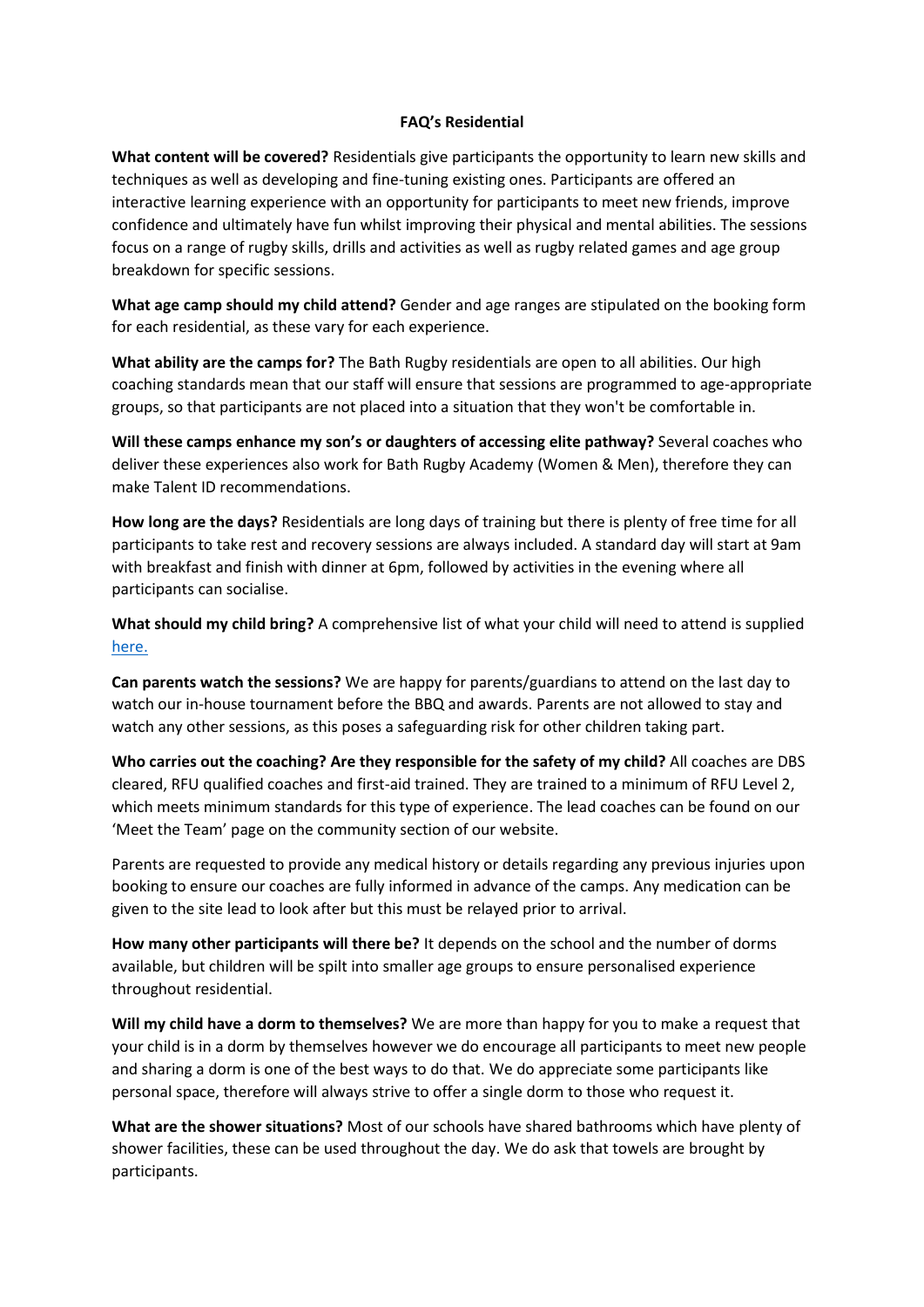**Will there be a player at the appearance?** There will be several first-team player and coach appearances throughout each residential. We want all participants to feel part of the club and also gain an understanding of what else goes into being a higher performing athlete (Please note that this can be subject to change).

**What are your policies on phones/valuables?** We are happy with participants bringing their phones on site as this is great way to speak to family members/guardians in free time. However, we do not want participants bringing them into the sessions as they can often prove distracting. Bath Rugby is not responsible for any lost, stolen, or damaged personal items of a participants, and are not responsible to replace them in any way.

**Weather?** If weather prohibits the players to train outside, an alternative indoor facility will be made available or will be brought to a safe indoor or covered area until the weather has passed. Bath Rugby will do its best under these circumstances to proceed with the activities, but the participant's safety is our priority.

**What happens if my child gets injured?** All injuries will be relayed straight to parents and assessment will be made on an individual basis on whether the participant will be able to carry on for the remainder of the camp.

**Will there be contact in the sessions?** Like every club in the Premiership and country we must adhere to the age grade playing season (link below) and that determines the amount of contact that can be delivered on specific residentials across the year. Bath Rugby appreciate contact is big part of the game however we also like to prioritise other areas of the game as well, so we are given each participant a unique and informative experience. We do advise that your child still brings a gum shield.

## <https://tinyurl.com/yy5u536t>

**Where do I drop off and pick up my child?** All details will be shared prior to arrival with a comprehensive pre camp email starting the school's address. Bath Rugby staff will be visible at drop of and pick up ready to direct you to everywhere you need to go.

**What will my child be eating?** The menus for the week are planned between our head chef at Bath Rugby and the school chefs. These are tailored to the life of professional rugby player, so we are giving participants and introduction to what a pro athlete needs to eat. Each participant will receive breakfast, lunch, and dinner with healthy snacks in between. We are more than happy for you to provide your child with snacks for their dorms. You will need to provide any dietary requirements when filling out the booking form, if this is not done you will need to contact us as soon possible.

**What can my child do in their spare time, and can they leave the premises?** As the timetable is quite full on and from previous experience from delivering our residentials most participants like to rest and recover when they have free time, we do really encourage it. No participants are allowed off site unless as a whole group activity.

**What is the refund policy?** As this product is sold through a third-party website owned by Premiership Rugby, we adhere to the terms and conditions stated on this booking platform.

Cancellations made 6 weeks prior to the camp start date will have the option to:

- A 50% refund of course fee
- Or the option to move to a similar course (subject to price alteration. NO refund will be made on a cheaper course)